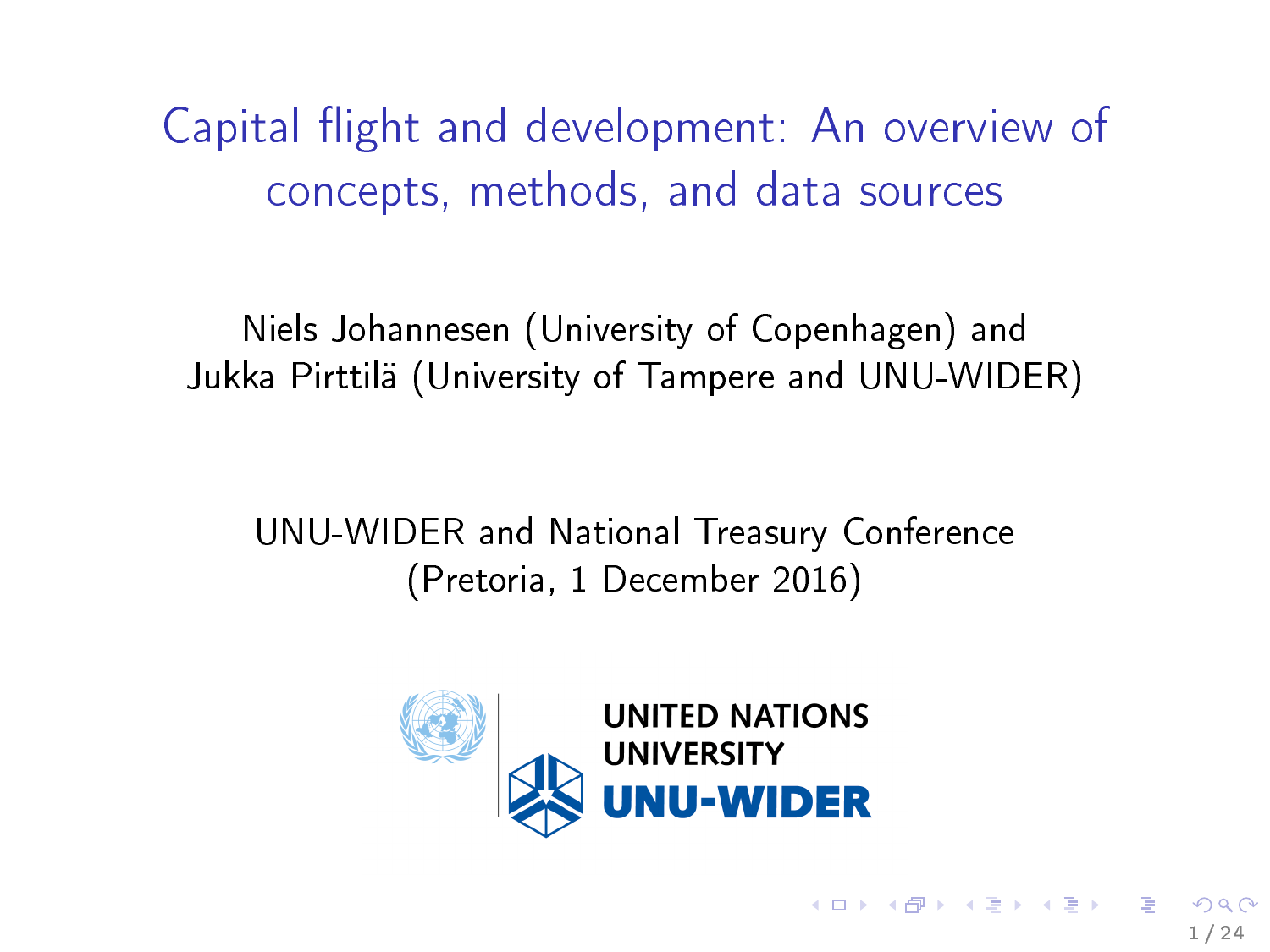### <span id="page-1-0"></span>[Introduction](#page-1-0)

### Capital flight by individuals

[Estimates by Zucman](#page-5-0) [Alternative estimates](#page-7-0)

### Cross-border activities by firms

Some influential macro-level estimates [Micro-data based estimates](#page-16-0)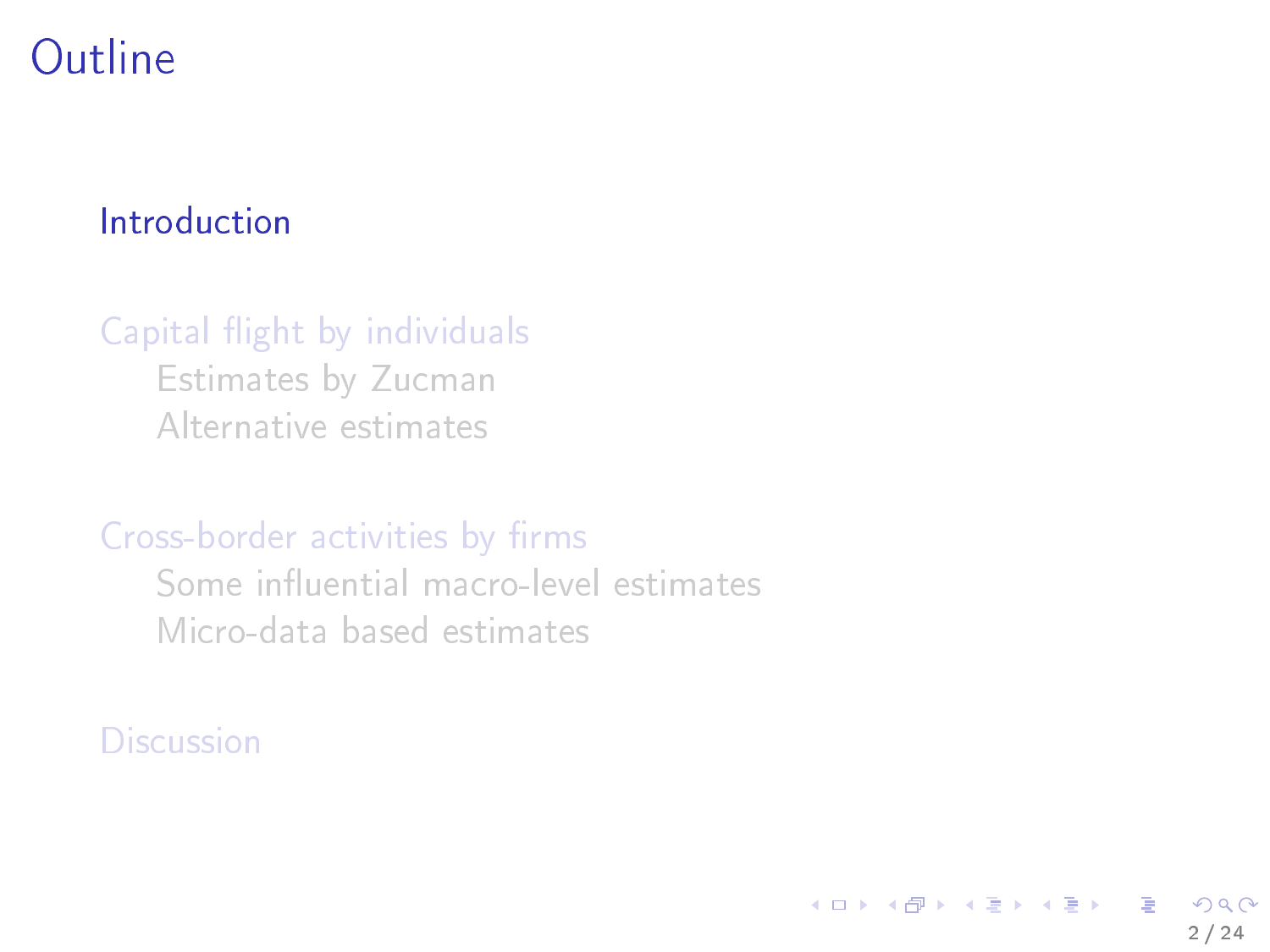# Background

- $\blacktriangleright$  Much emphasis in tax and development debates on the potential losses of tax revenues that is due to capital flight
- $\triangleright$  Capital flight (sudden outflow of cash and securities) can partly be illicit / at least in the gray area
- $\triangleright$  Such activities can be undertaken by both individuals (not reporting capital income they hold offshore) or firms (by transfer pricing)
- $\blacktriangleright$  How severe are the revenue losses due to such activities?
- ▶ Our recent UNU-WIDER study (Johannesen and Pirttilä, 2016) offers a critical review of current estimates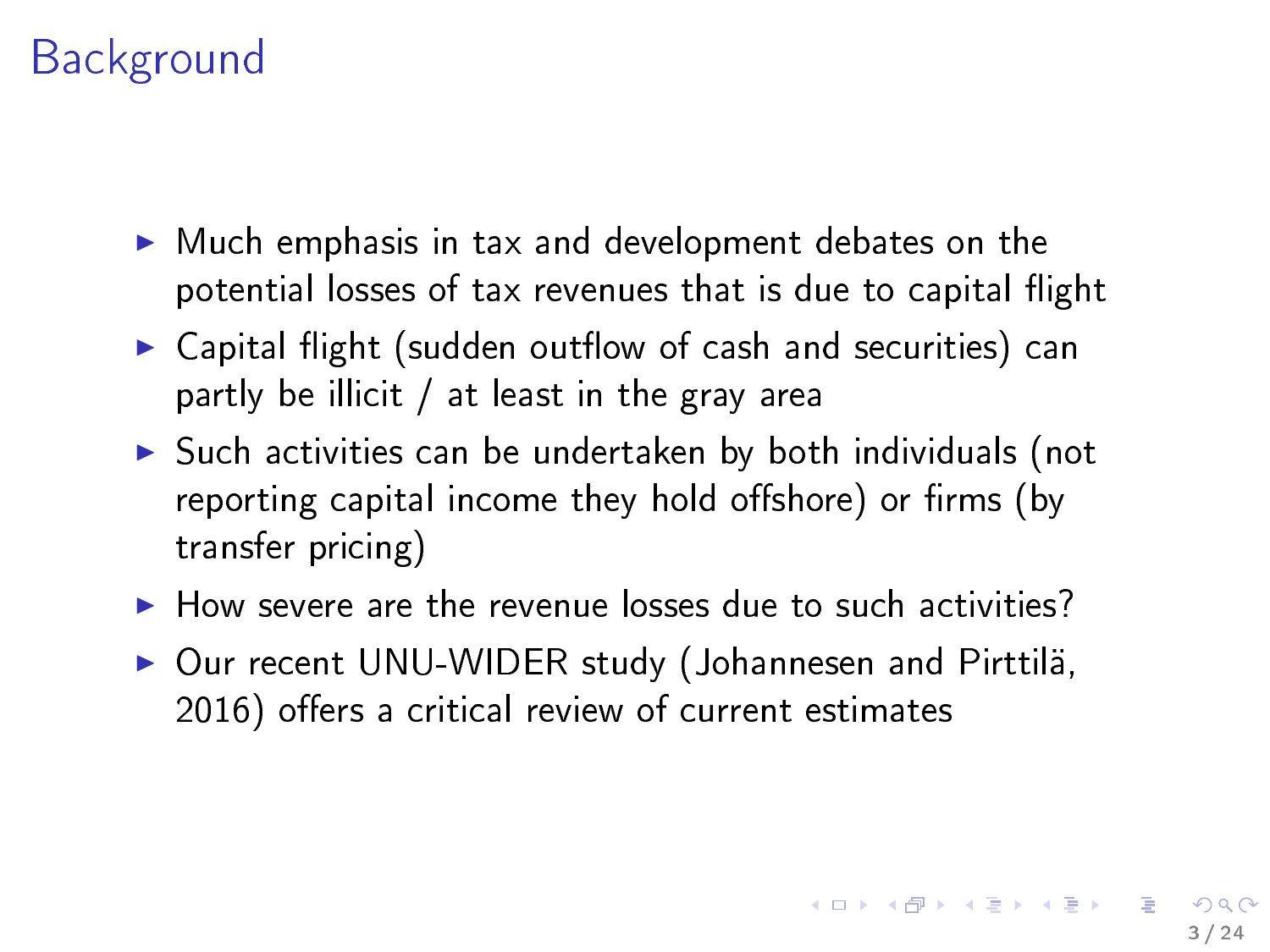#### [Introduction](#page-1-0)

#### Capital flight by individuals

[Estimates by Zucman](#page-5-0) [Alternative estimates](#page-7-0)

#### Cross-border activities by firms

Some influential macro-level estimates [Micro-data based estimates](#page-16-0)

4 / 24

 $\Omega$ 

K ロ X K @ X K 경 X K 경 X 시 경 X 시 경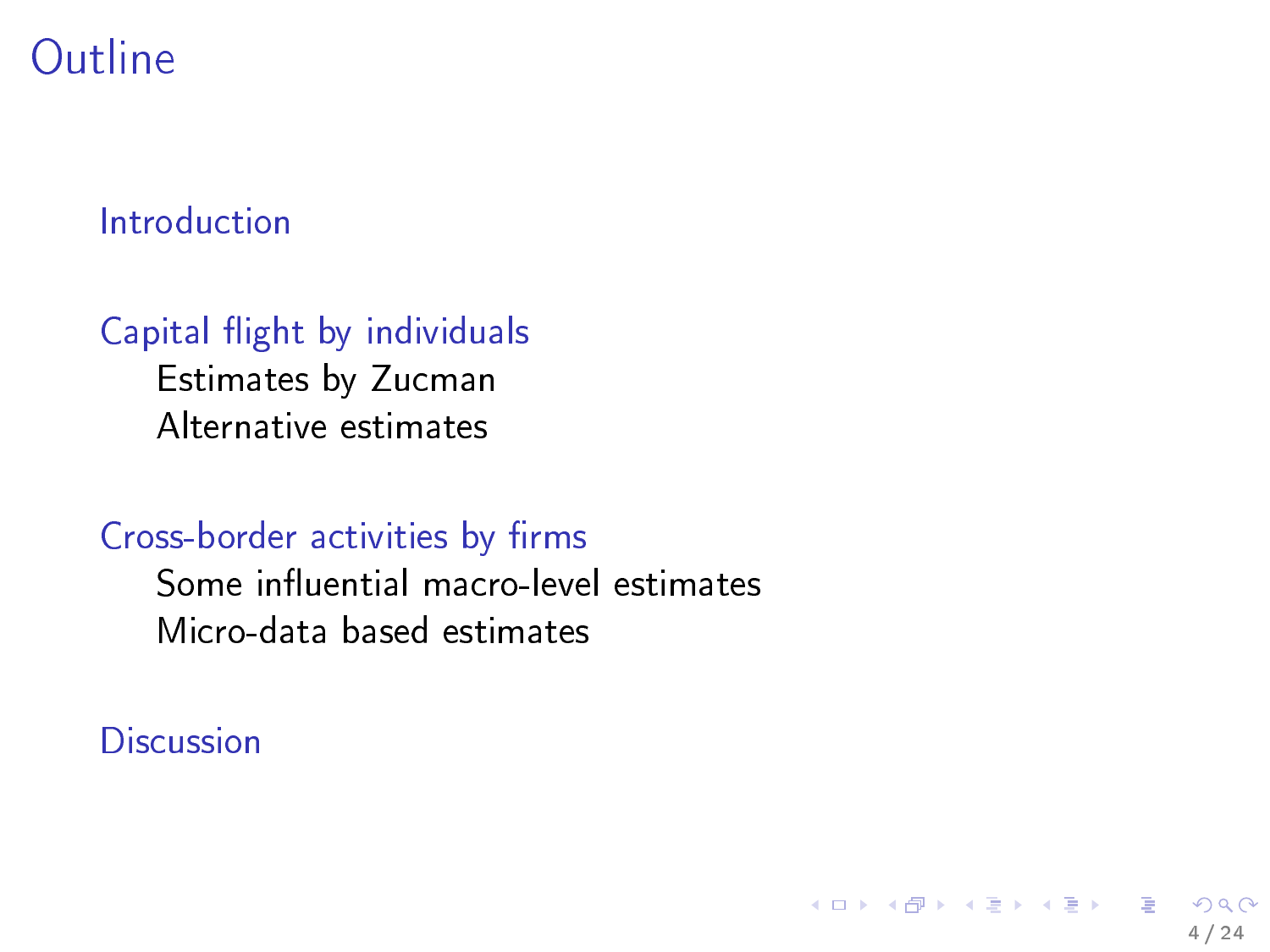#### <span id="page-4-0"></span>[Introduction](#page-1-0)

### Capital flight by individuals [Estimates by Zucman](#page-5-0)

[Alternative estimates](#page-7-0)

#### Cross-border activities by firms

Some influential macro-level estimates [Micro-data based estimates](#page-16-0)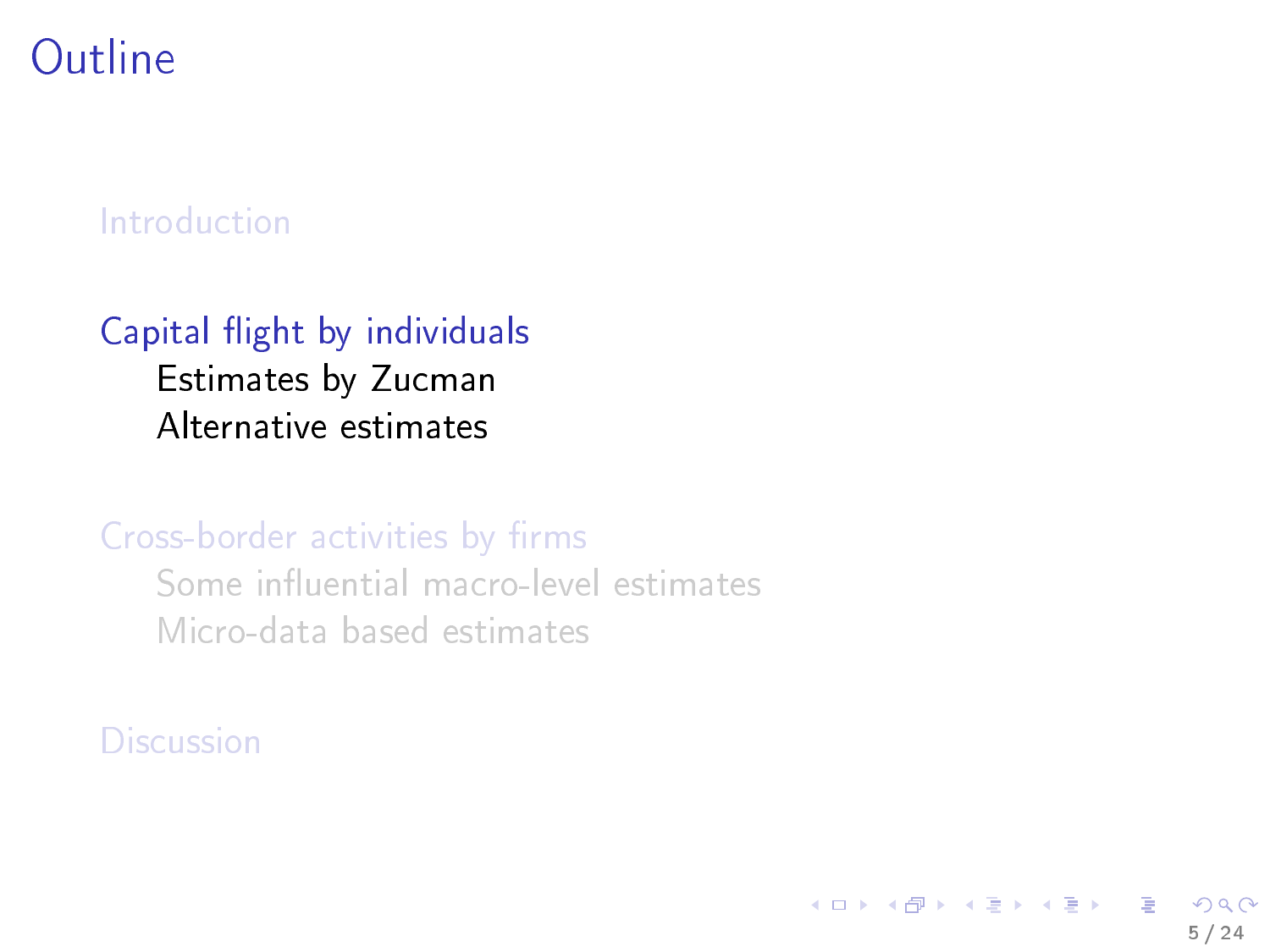#### <span id="page-5-0"></span>[Introduction](#page-1-0)

## Capital flight by individuals [Estimates by Zucman](#page-5-0)

[Alternative estimates](#page-7-0)

#### Cross-border activities by firms

Some influential macro-level estimates [Micro-data based estimates](#page-16-0)

**[Discussion](#page-19-0)** 

K ロンス (個) 시 제 정 시 경 > 시 경  $\Omega$ 6 / 24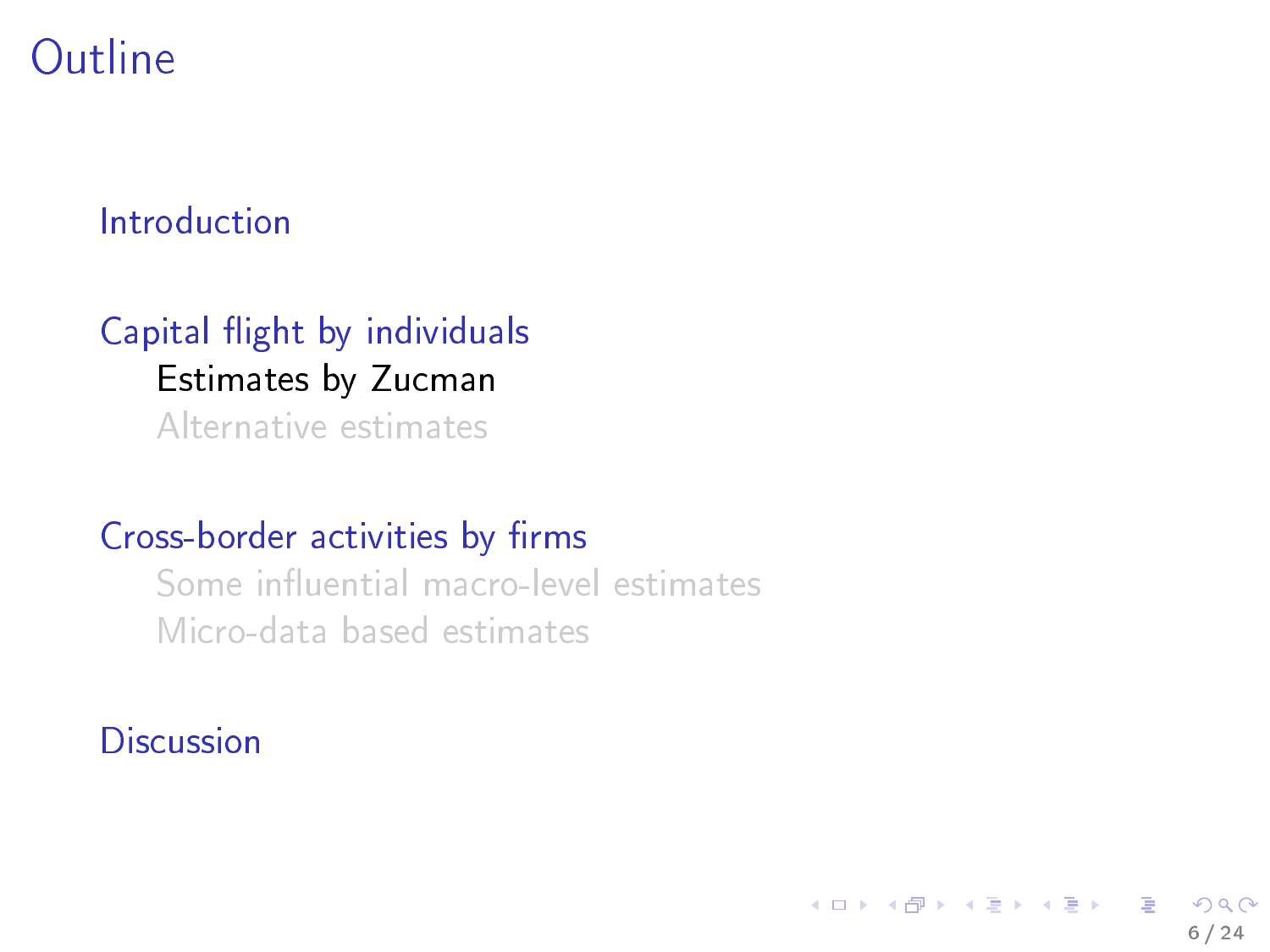Estimates of hidden wealth by individuals

- $\blacktriangleright$  Zucman (2013, 2015) estimates the extent of financial wealth held by private individuals offshore
- $\blacktriangleright$  The method relies on anomalies in countries' portfolio securities data (assets and liabilities positions of countries)
	- $\triangleright$  worldwide total liabilities exceed total assets
	- $\triangleright$  because assets held in tax havens are not reported
- $\blacktriangleright$  there is also a systematic pattern that tax havens feature the largest discrepancies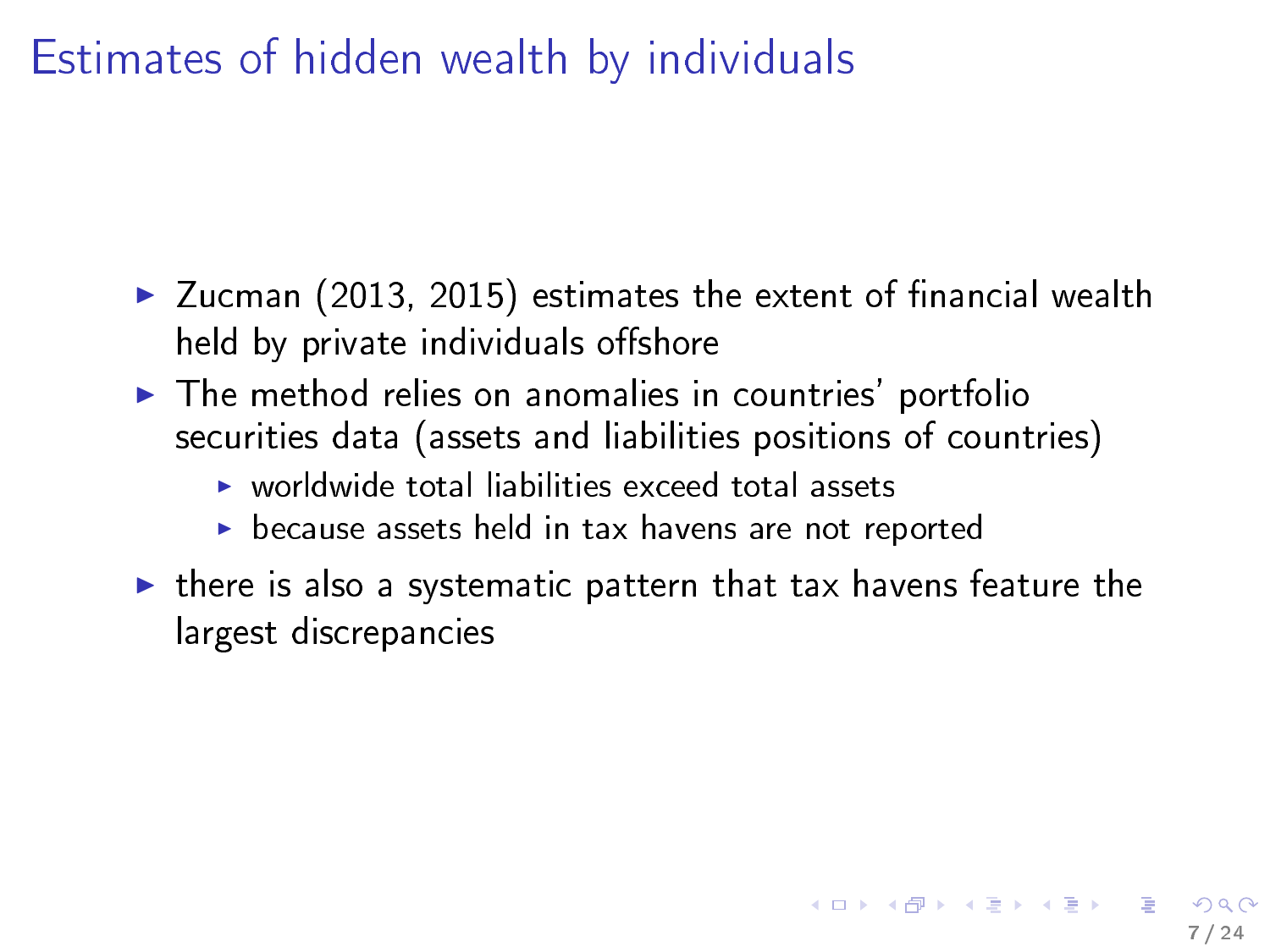#### <span id="page-7-0"></span>[Introduction](#page-1-0)

### Capital flight by individuals [Estimates by Zucman](#page-5-0) [Alternative estimates](#page-7-0)

#### Cross-border activities by firms

Some influential macro-level estimates [Micro-data based estimates](#page-16-0)

8 / 24

 $\Omega$ 

K ロ X K @ X K 할 X K 할 X ( 할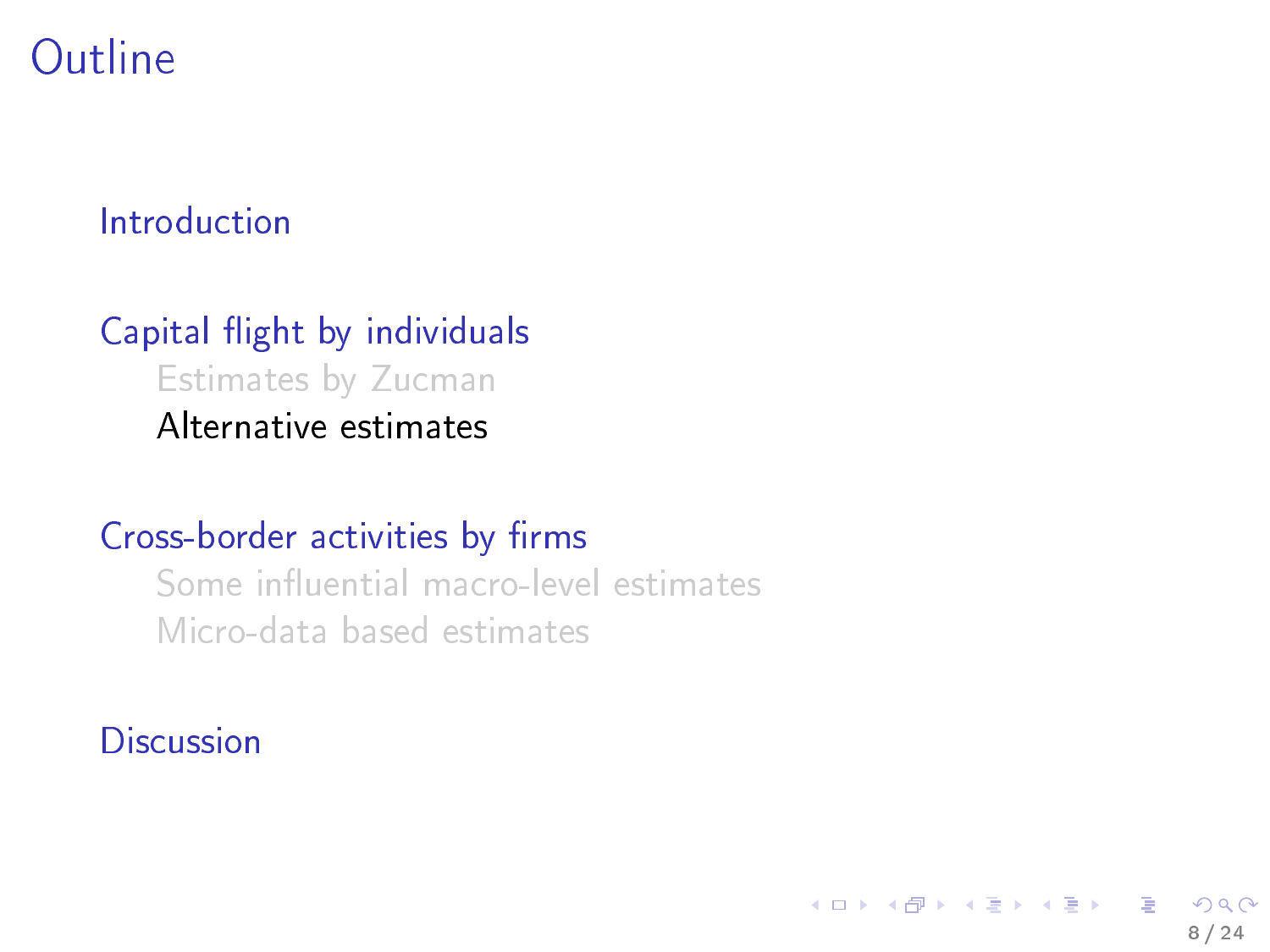The sources-and-uses and hot-money methods

 $\triangleright$  Uses countries' balance of payments data

- $\triangleright$  Sources: (net) increases in foreign debt and (net) increases in foreign direct investment
- $\blacktriangleright$  Uses: the deficit on the current account and increases in the country's foreign reserves
- If sources exceed uses, it is thought that this must be due to transfers of capital to foreign countries by private individuals
- $\triangleright$  This includes errors and omissions  $+$  some other flows (such as deposits by foreign banks  $+$  short-term capital flows)
- $\blacktriangleright$  Therefore, recent hot money estimates concentrate only on errors and omissions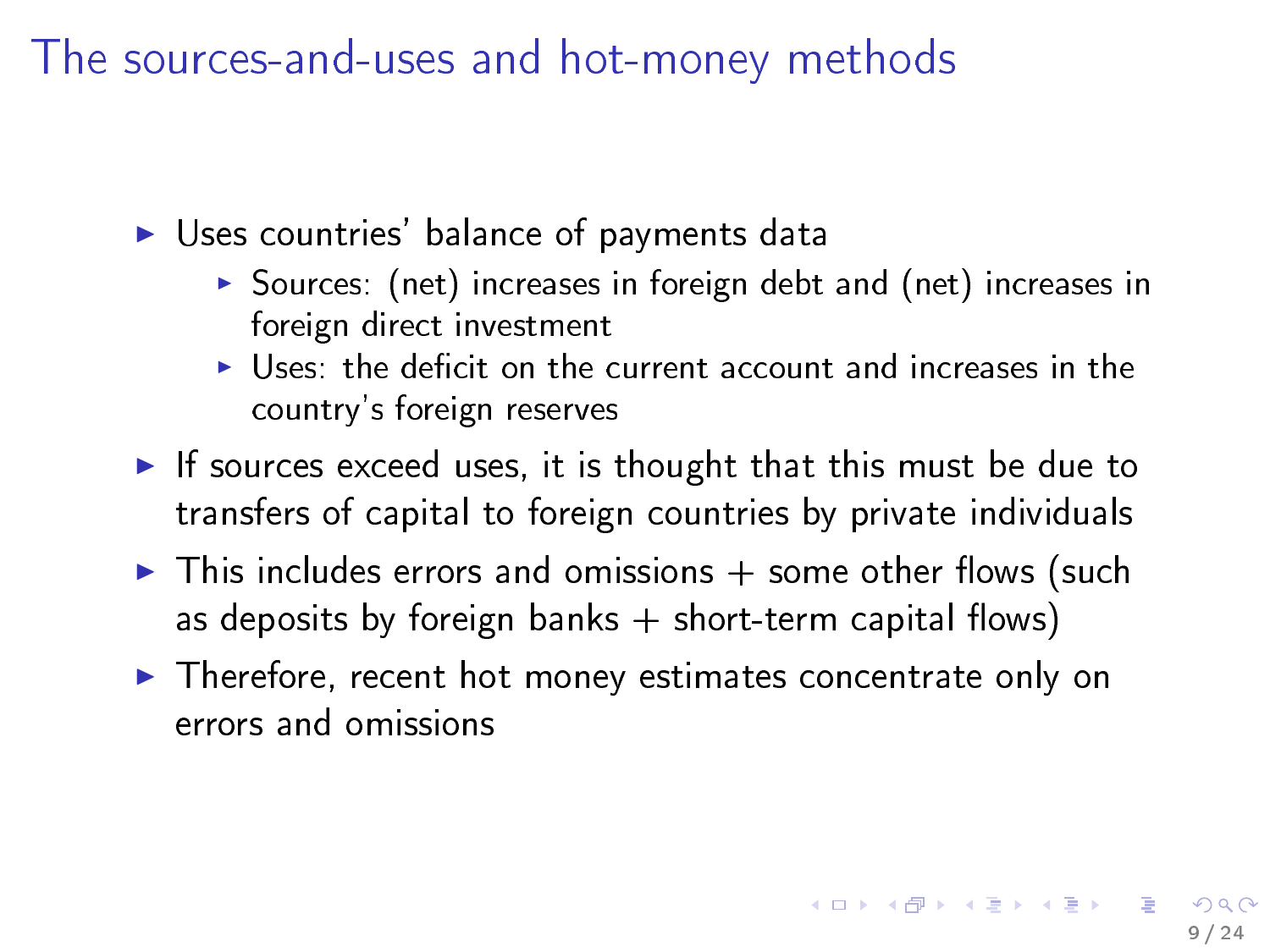# Results from these methods

- $\blacktriangleright$  Zucman estimates that 8% of financial wealth is hidden in tax havens
	- $\triangleright$  Using assumptions on rates of return and effective capital income tax rates, the stock can be changed into a flow of revenue losses
	- $\triangleright$  worldwide summing up to around 200 billion USD annually
- $\blacktriangleright$  Sources and uses
	- ► United Nations Development Programme (2011): US\$20 billion from the least developed countries
	- $\blacktriangleright$  Henry (2012):US\$150-200 billion from all developing countries
- $\blacktriangleright$  Hot money narrow
	- ► Global Financial Integrity (2015): US\$200 billion from developing countries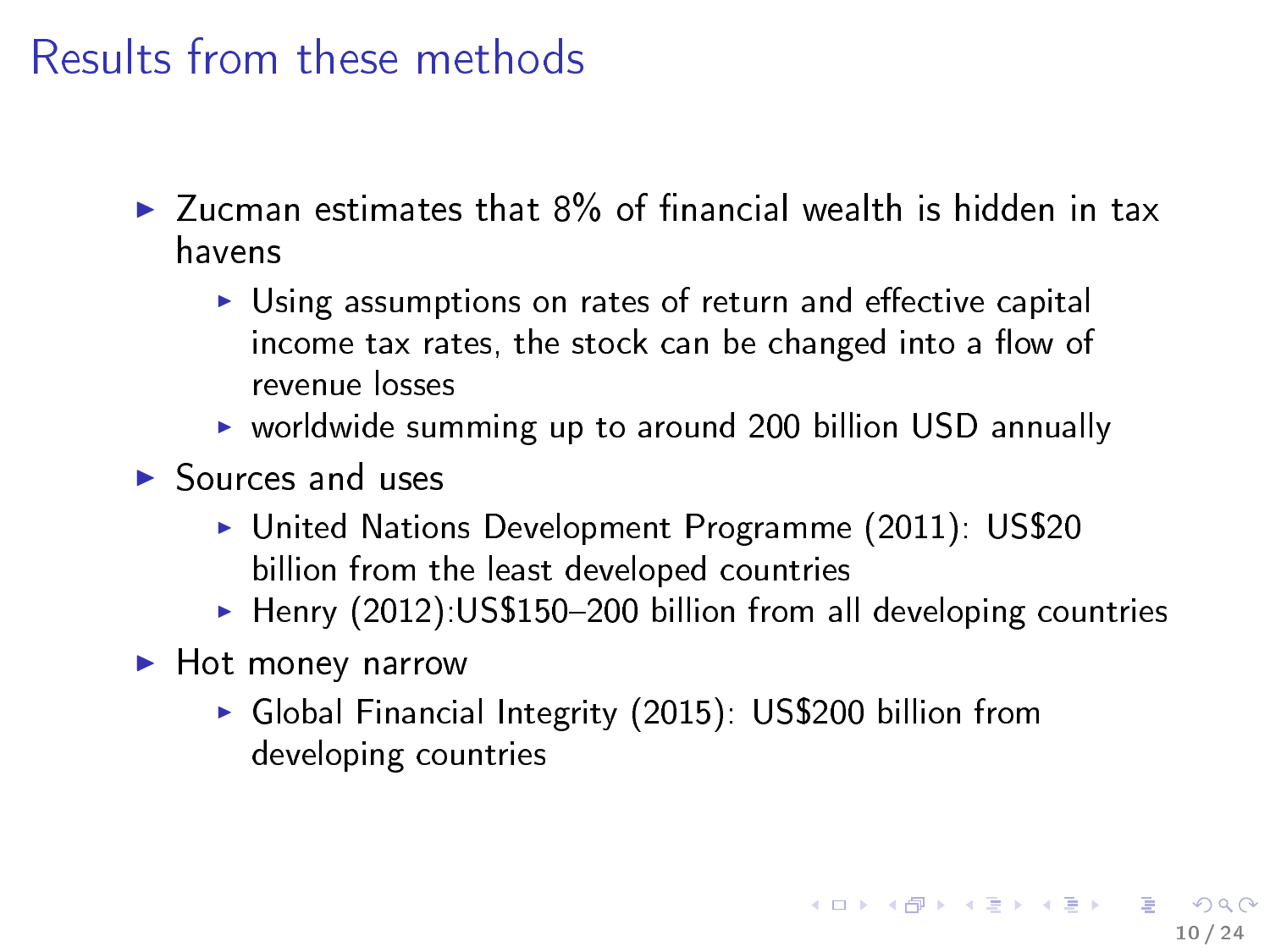#### <span id="page-10-0"></span>[Introduction](#page-1-0)

Capital flight by individuals [Estimates by Zucman](#page-5-0) [Alternative estimates](#page-7-0)

Cross-border activities by firms

Some influential macro-level estimates [Micro-data based estimates](#page-16-0)

11 / 24

 $\Omega$ 

目

イロチ イ部 メイモチ イモチー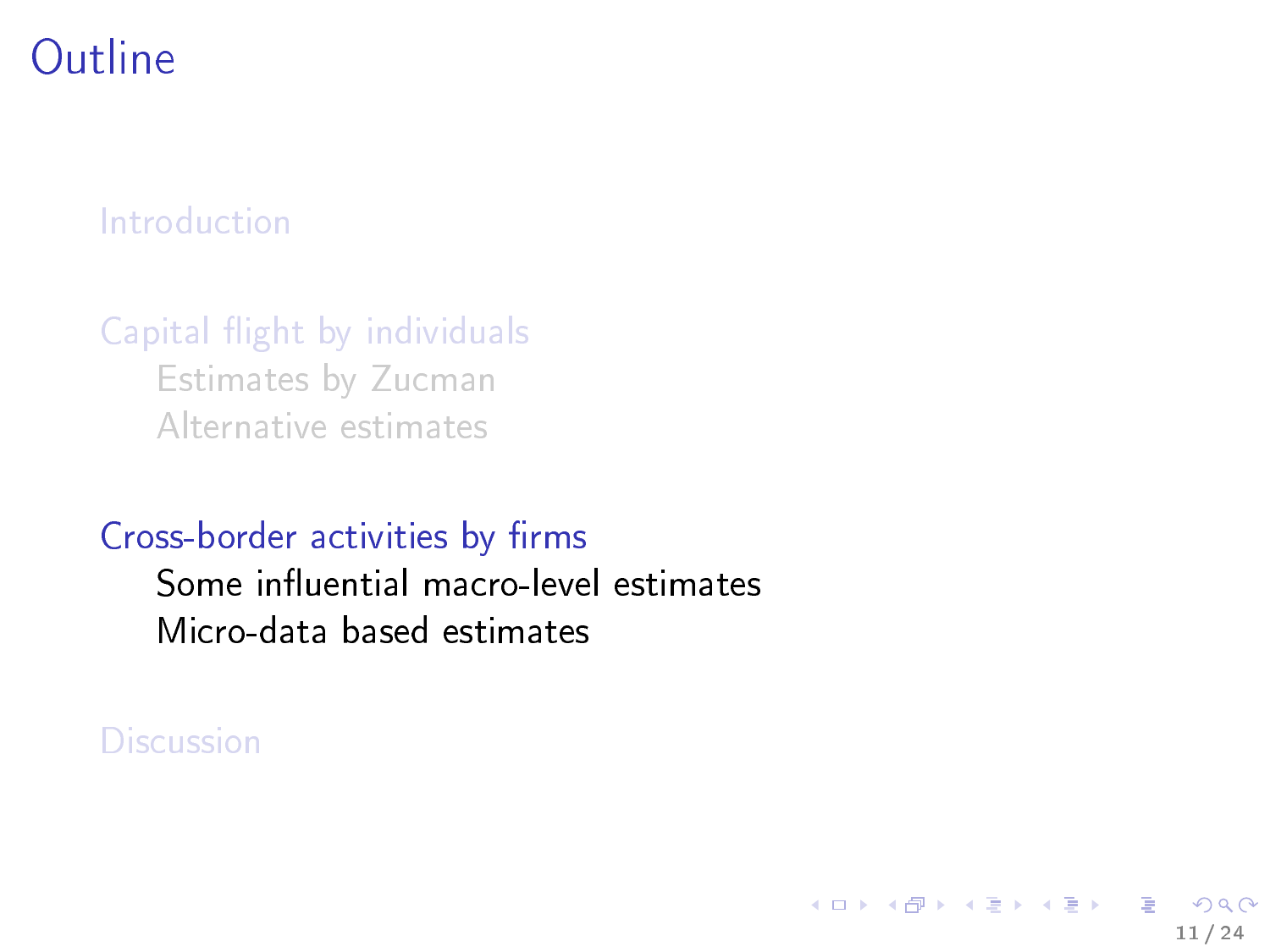#### <span id="page-11-0"></span>[Introduction](#page-1-0)

### Capital flight by individuals

[Estimates by Zucman](#page-5-0) [Alternative estimates](#page-7-0)

### Cross-border activities by firms Some influential macro-level estimates

[Micro-data based estimates](#page-16-0)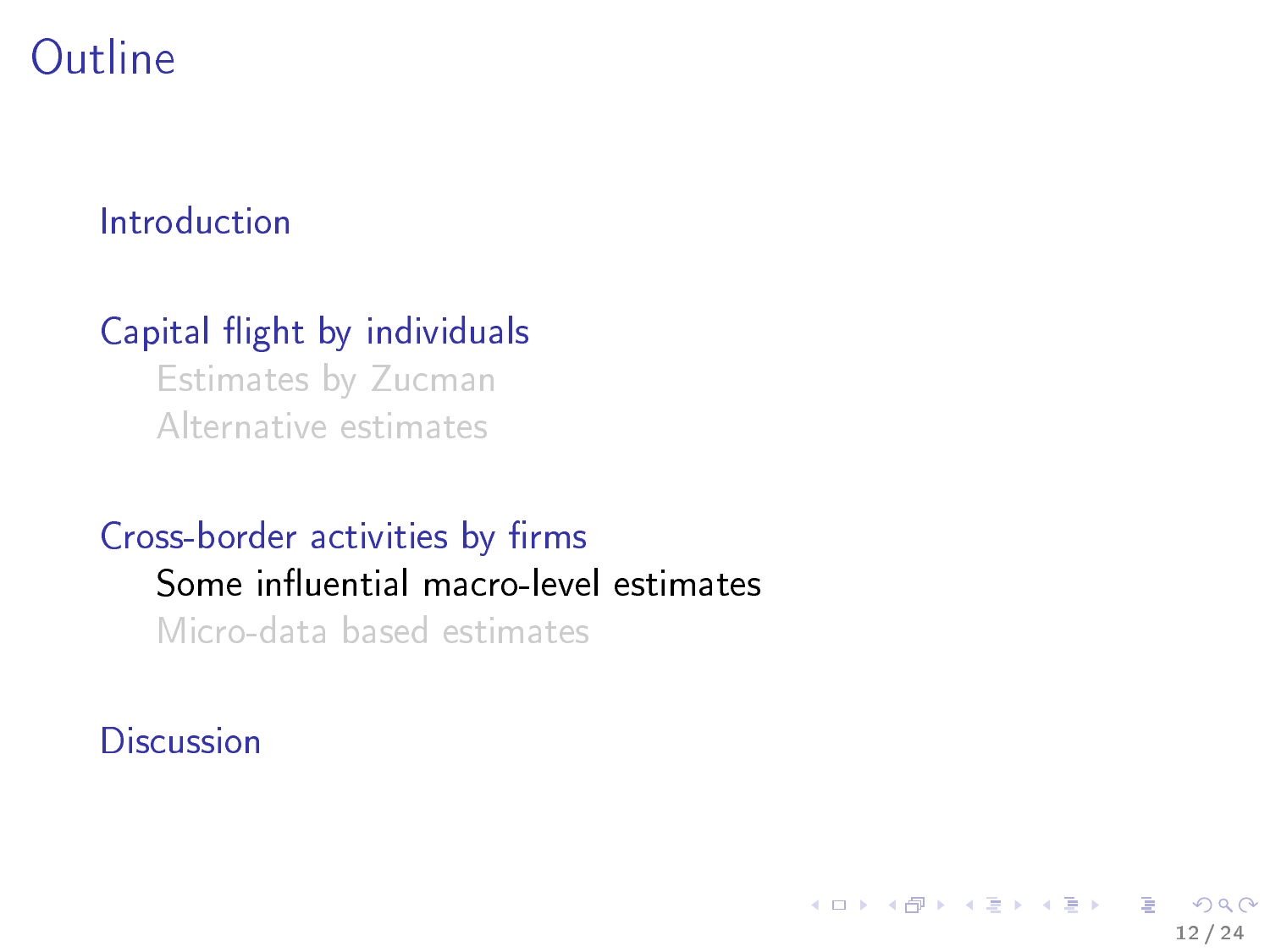# Corporate tax spillovers

- $\triangleright$  Using country-level panel data, the IMF (Crivelli, de Mooij, and Keen, 2015) examines responses of
	- $\triangleright$  countries' tax bases on their neighbours' tax rates
	- $\blacktriangleright$  countries' tax rates on their neighbours' tax rates
- $\blacktriangleright$  The former, the base spillovers, more important in relative terms for countries outside of the OECD
	- $\triangleright$  Their tax revenue losses amount to approximately 1.3 per cent of their GDP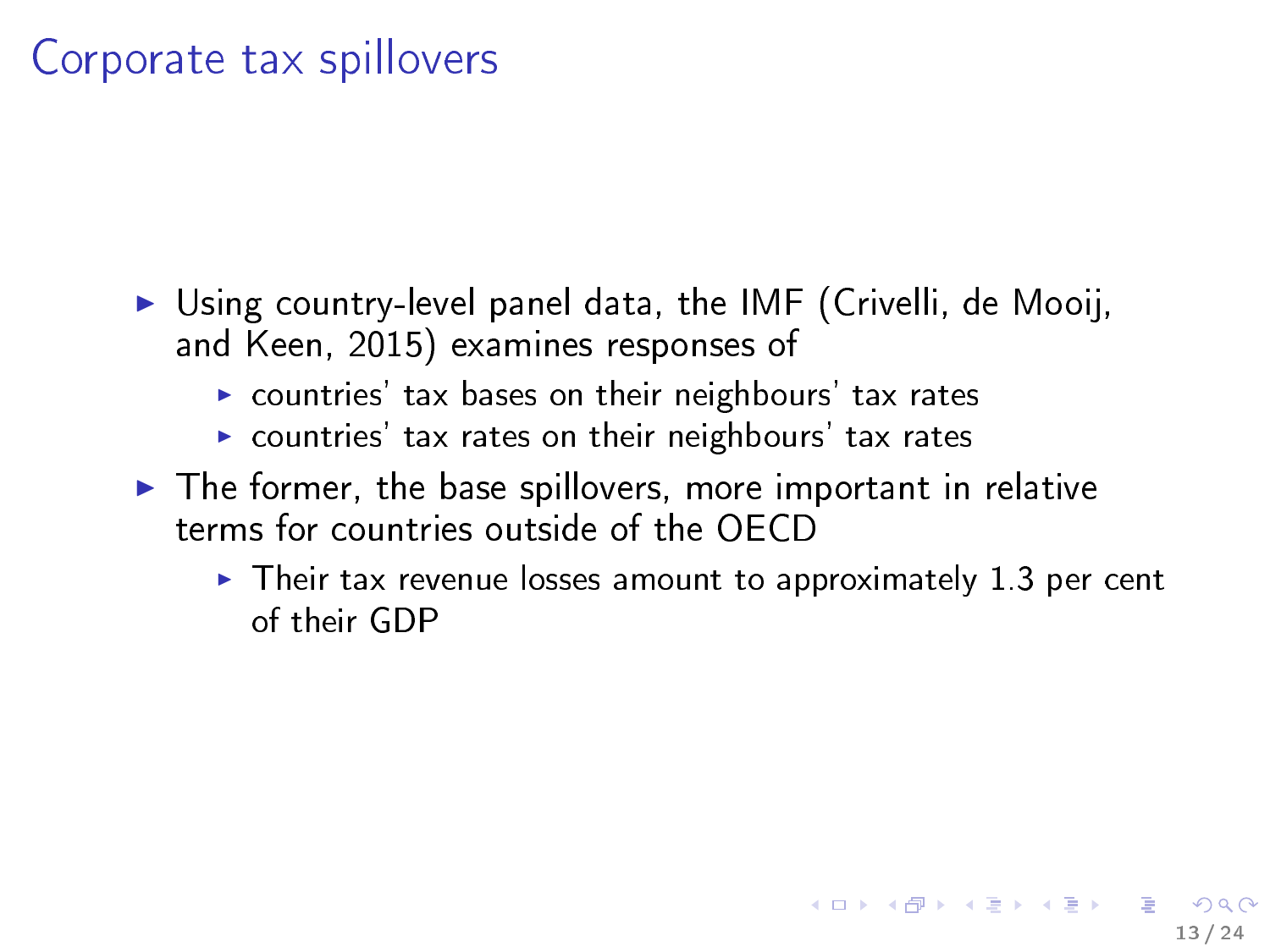# Gross excluding reversals

- $\triangleright$  Estimates by Global Financial Integrity (2015) have attracted much attention
- $\blacktriangleright$  Their method
	- $\triangleright$  hot-money-narrow + trade misinvoicing = total illicit flows
	- ▶ 200 billion  $USD + 800$  billion  $USD = 1$  trillion  $USD$
- $\triangleright$  The trade misinvoicing part responsible for the great majority of flows

14 / 24

 $A \cap B \rightarrow A \cap B \rightarrow A \Rightarrow B \rightarrow A \Rightarrow B \rightarrow B$ 

 $\triangleright$  whether this part is right is decisive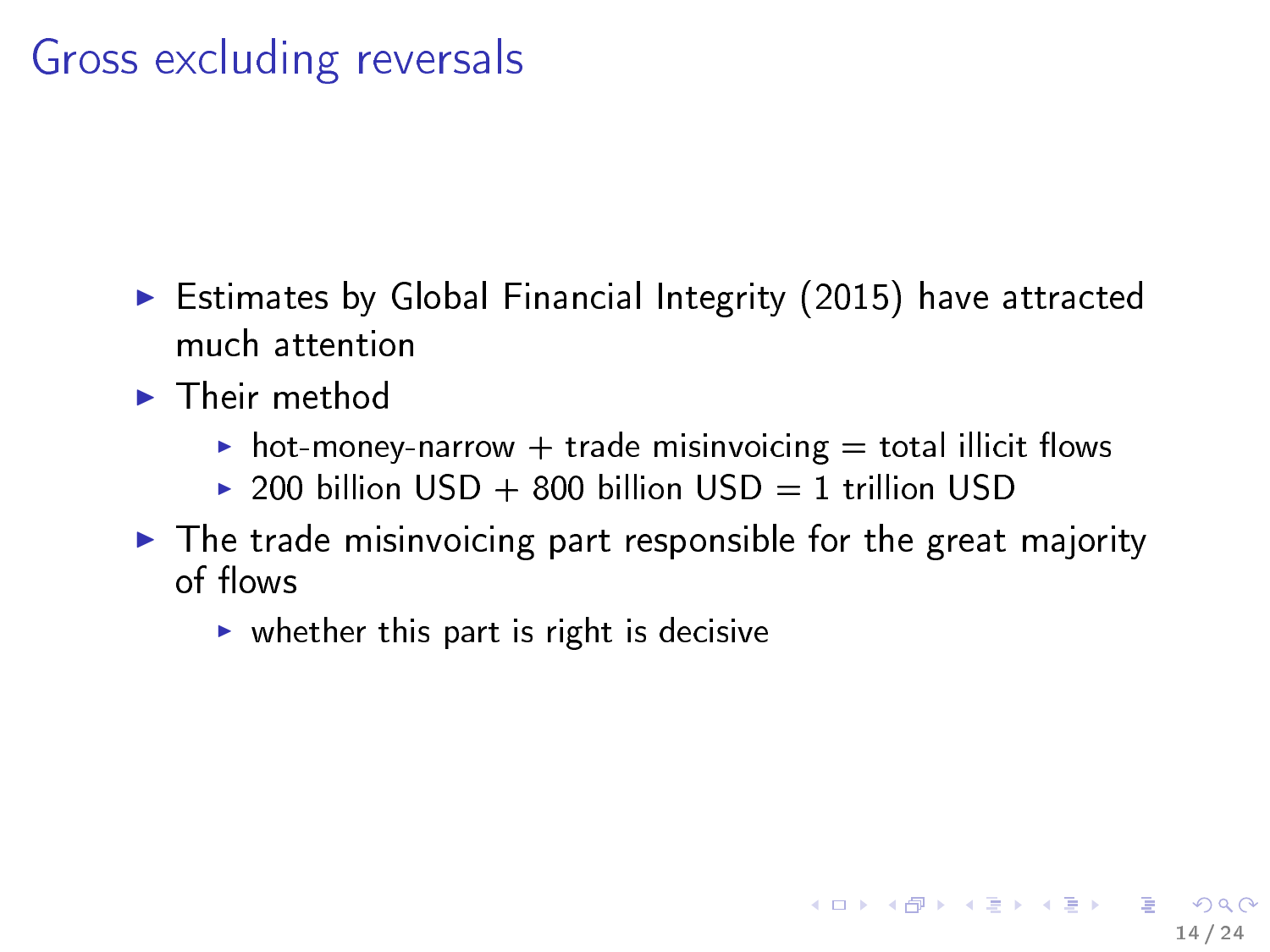# Trade misinvoicing channel

- $\blacktriangleright$  If rich country imports exceed exports from developing country + trade costs  $(10\%)$  = seen as evidence of export underinvoicing  $=$  illicit outflow
- $\triangleright$  Similarly overinvoiced imports lead to unreported outflows
- $\triangleright$  Some problems
	- $\triangleright$  estimates can be sensitive to what is assumed of trade costs
	- $\blacktriangleright$  all false claims are assumed to be made by developing countries
	- $\triangleright$  estimates very fragile (fluctuate a lot from year to year)
	- $\triangleright$  products differently categorized in origin and destination countries (that is why product-level analysis often misleading)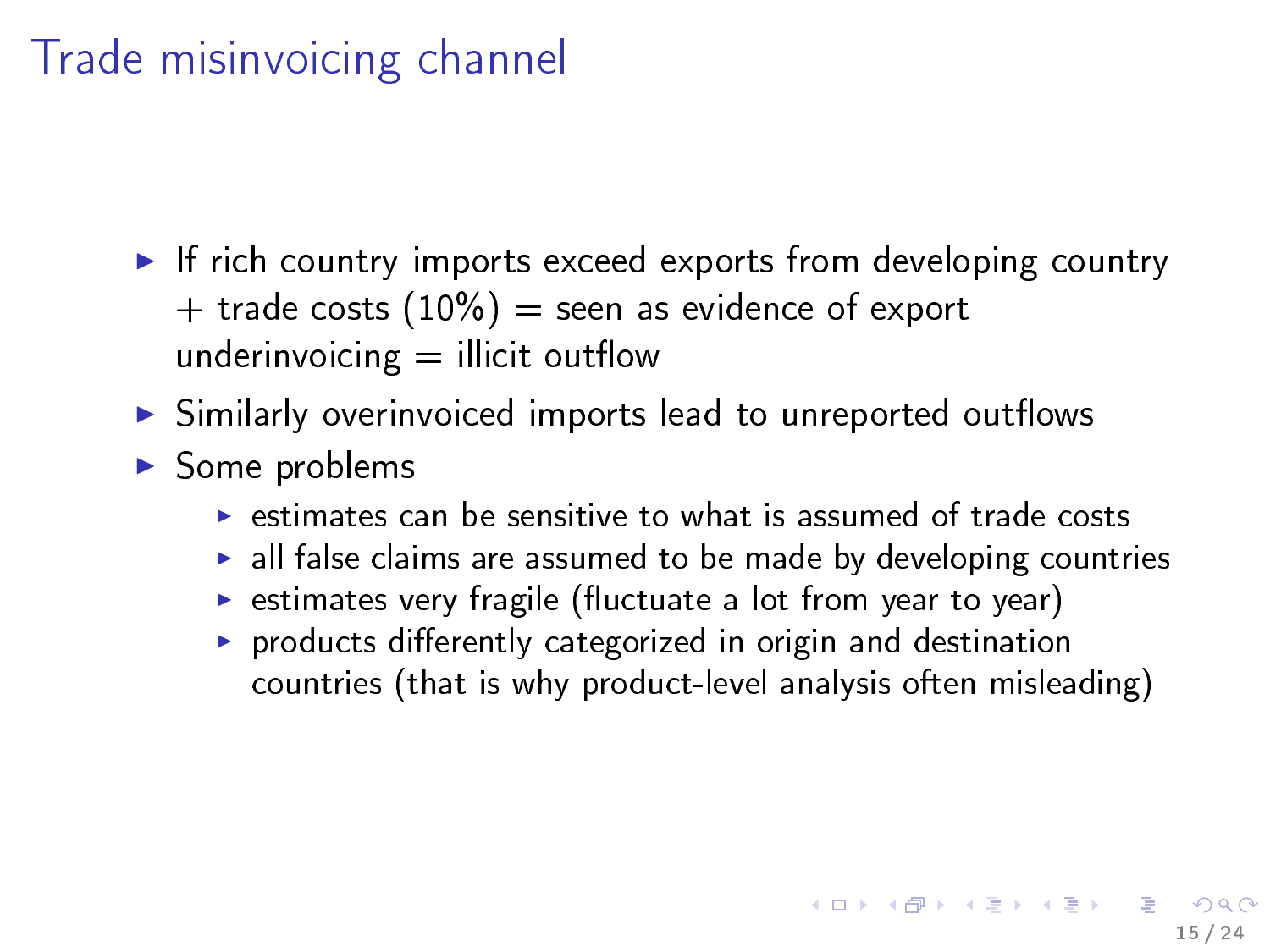# Trade misinvoicing channel II

- $\triangleright$  Perhaps most puzzling is that if one estimates also illicit inflows using the same method (but a mirror image), they exceed illicit outflows. So on average, developing countries benefit from these flows
- $\triangleright$  Bottom line: it is hard to use their numbers to come up with convincing estimates (see also Nitsch 2016)
- $\triangleright$  Even if numbers were correct, one needs to remember that the greatest outflows are from large middle-income countries, meaning that public finance issues in poorest countries would not be solved if these flows were curtailed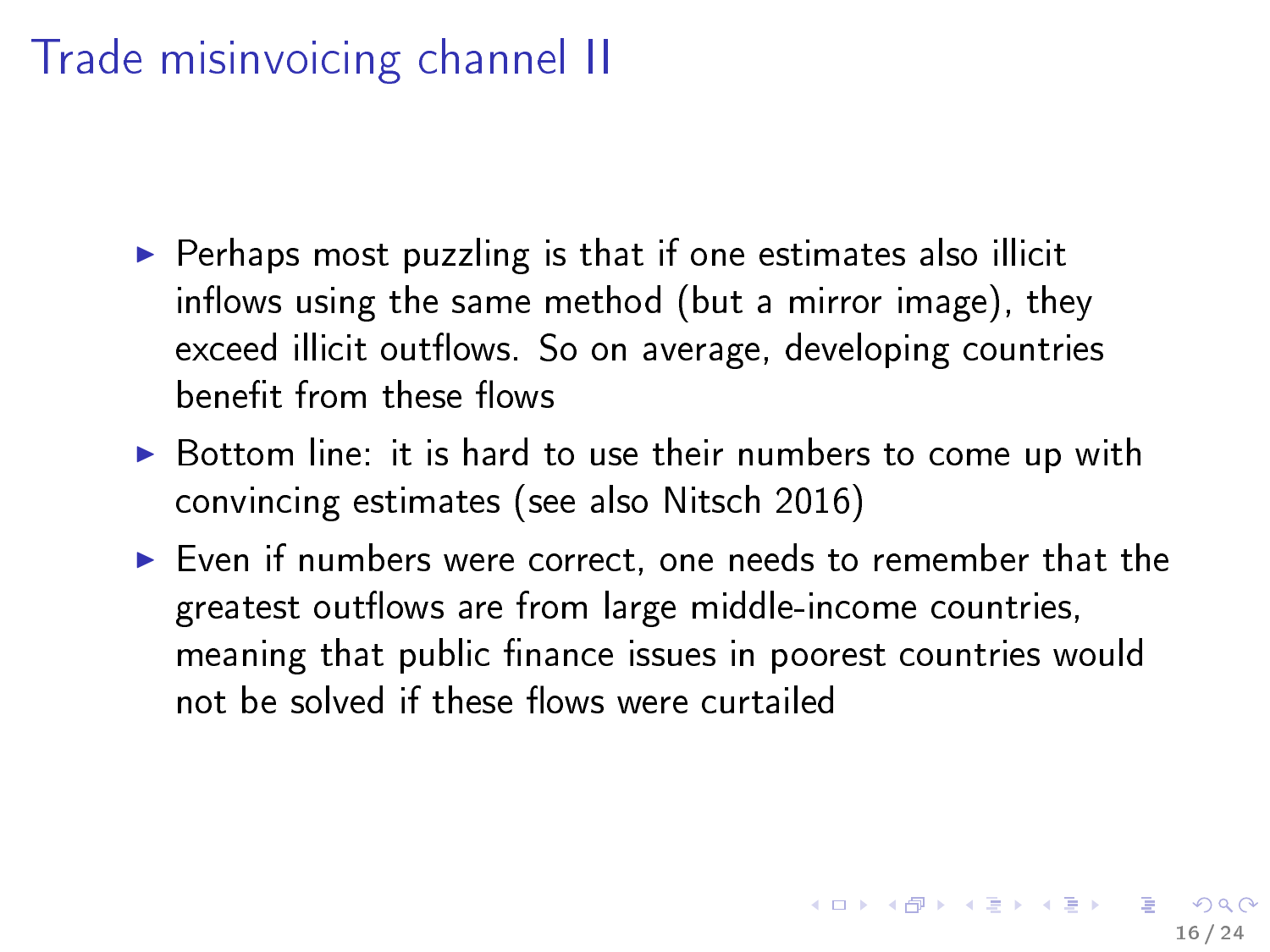#### <span id="page-16-0"></span>[Introduction](#page-1-0)

### Capital flight by individuals

[Estimates by Zucman](#page-5-0) [Alternative estimates](#page-7-0)

#### Cross-border activities by firms

Some influential macro-level estimates [Micro-data based estimates](#page-16-0)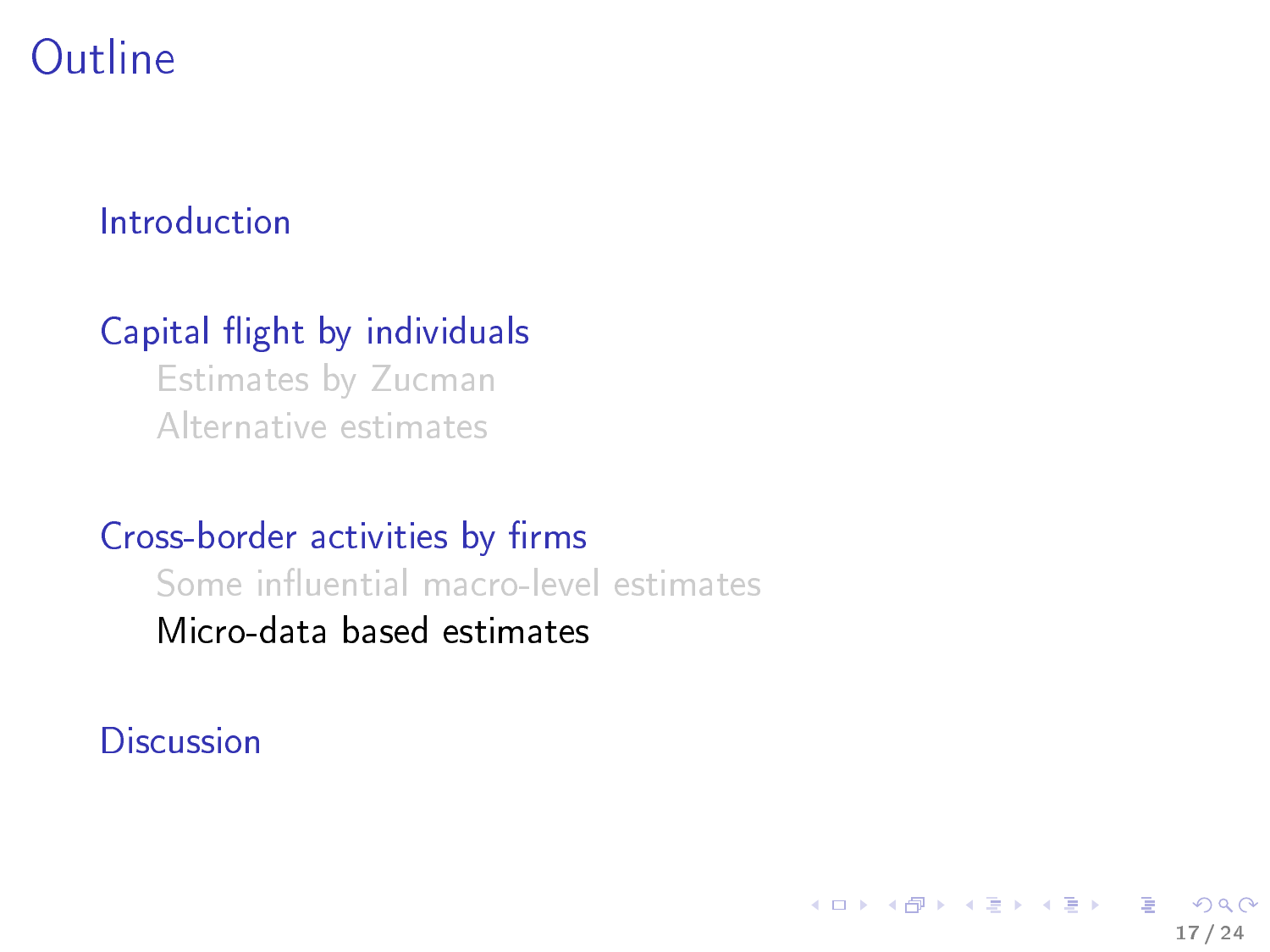# Utilizing international enterprise data sets

- $\blacktriangleright$  This research strategy utilizes firm-level panels where parents and their subsidiaries are linked to study transfer mispricing
	- $\triangleright$  firms can use within-company-chain pricing to shift profits across borders
- $\blacktriangleright$  The profit shown in an affiliate is explained by the tax variables (e.g. the tax difference between the destination and the origin)
- $\blacktriangleright$  The method has been used outside of developed countries only very recently:
	- $\triangleright$  OECD (2015): estimated annual global loss of government revenue from base erosion and profit shifting of around US\$100240 billion
	- $\blacktriangleright$  Johannesen, Tørsløv, and Wier (2016): develop methods that are less demanding in terms of data requirements and apply them to a global sample of multinational firms. Reported profits are roughly twice as sensitive to tax incentives in developing countries as in developed countries.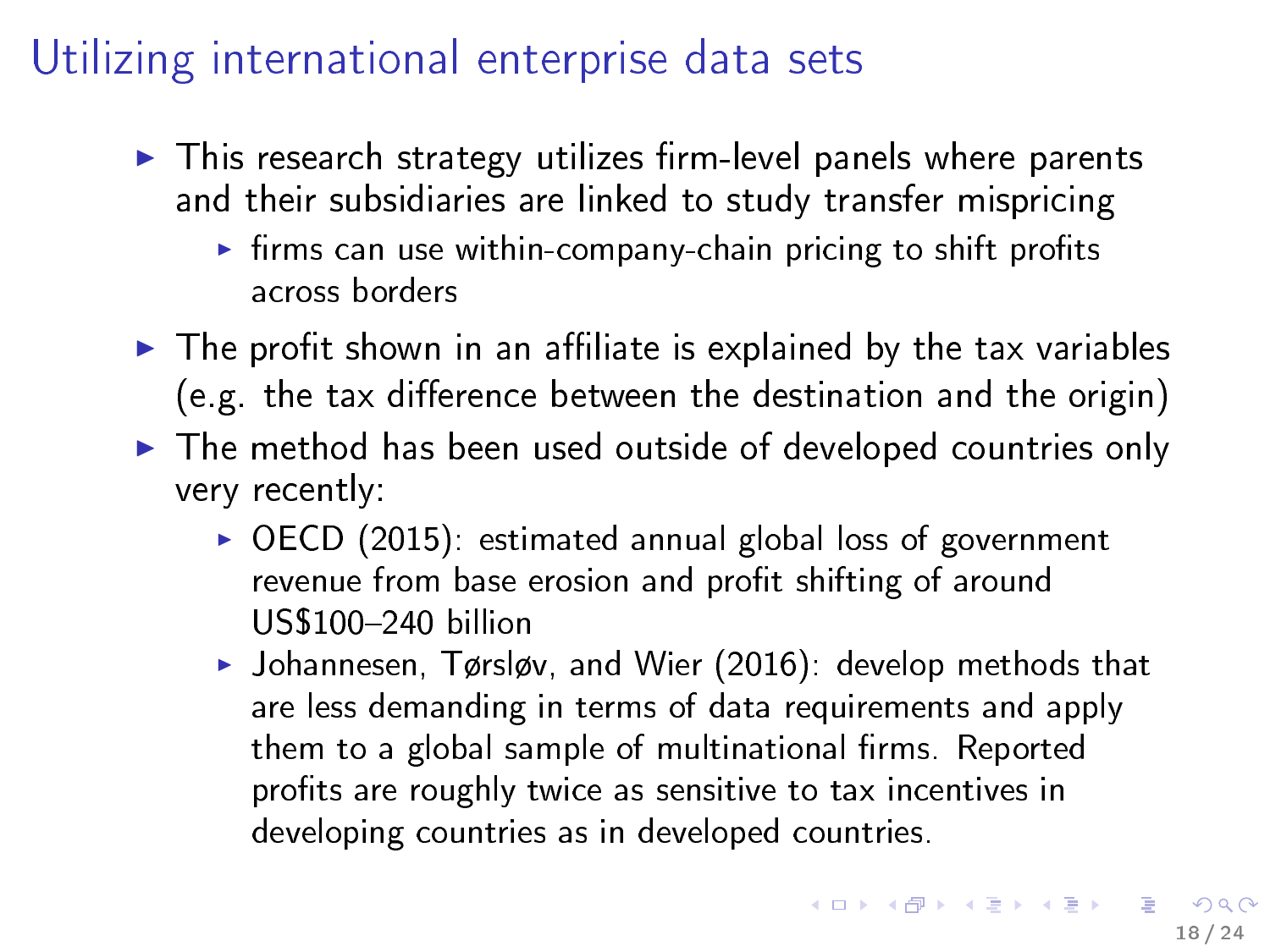## Some new approaches

- $\triangleright$  Using customs data to impute transfer pricing
	- $\triangleright$  Cristea and Nguyen (2016): Danish firms + foreign tax variation
- $\blacktriangleright$  Event studies
	- $\blacktriangleright$  Johannesen and Larsen (2016): study the adoption of new nancial reporting standards by the European Commission for the value of oil, gas, and mining firms (value dropped up to 10%)

 $\blacktriangleright$  Leaks

 $\triangleright$  Galizia and Galizia (2016): leaked data by International Consortium of Investigative Journalists used to study the responses to European savings directive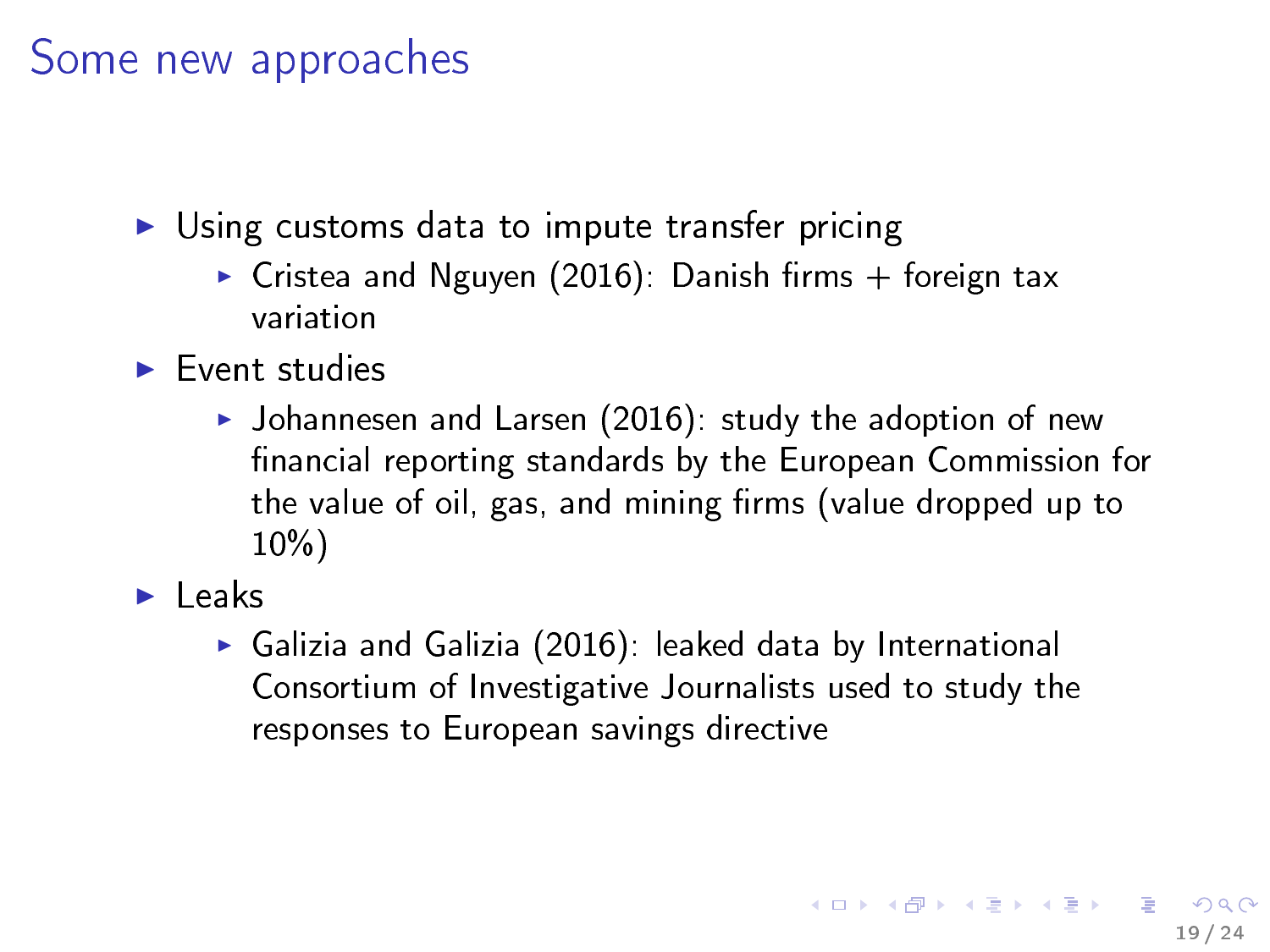#### <span id="page-19-0"></span>[Introduction](#page-1-0)

#### Capital flight by individuals

[Estimates by Zucman](#page-5-0) [Alternative estimates](#page-7-0)

#### Cross-border activities by firms

Some influential macro-level estimates [Micro-data based estimates](#page-16-0)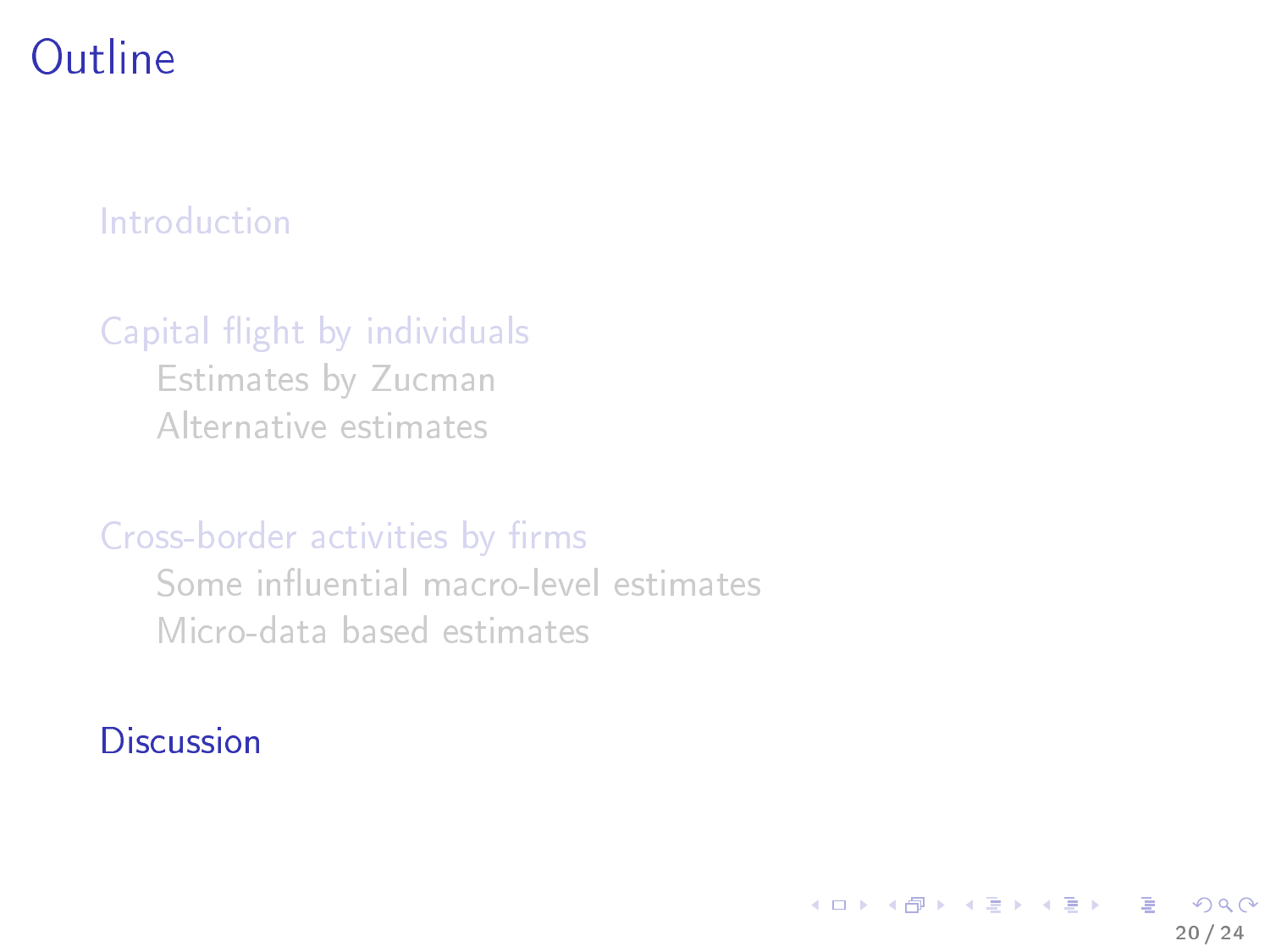# What do the numbers mean for Africa?

- $\blacktriangleright$  Zucman (2015) calculates that Africa loses tax revenues amounting to 14 billion USD due to capital held offshore by individuals
- $\triangleright$  Applying the estimates of Crivelli, de Mooij, and Keen (2015) implies that the revenue loss from income-shifting by MNEs is approximately 20 billion USD
- $\blacktriangleright$  At the same time, ODA to Africa (50 billion USD) exceeds the revenue loss due to illegal capital flight in Africa
	- $\triangleright$  the revenue loss is around 10% of their tax revenues
	- $\blacktriangleright$  also smaller than FDI or remittances
- $\triangleright$  To sum up: illicit capital flight is a serious problem but unlikely to solve African revenue issues. Domestic sources must continue to be responsible for the bulk of tax collection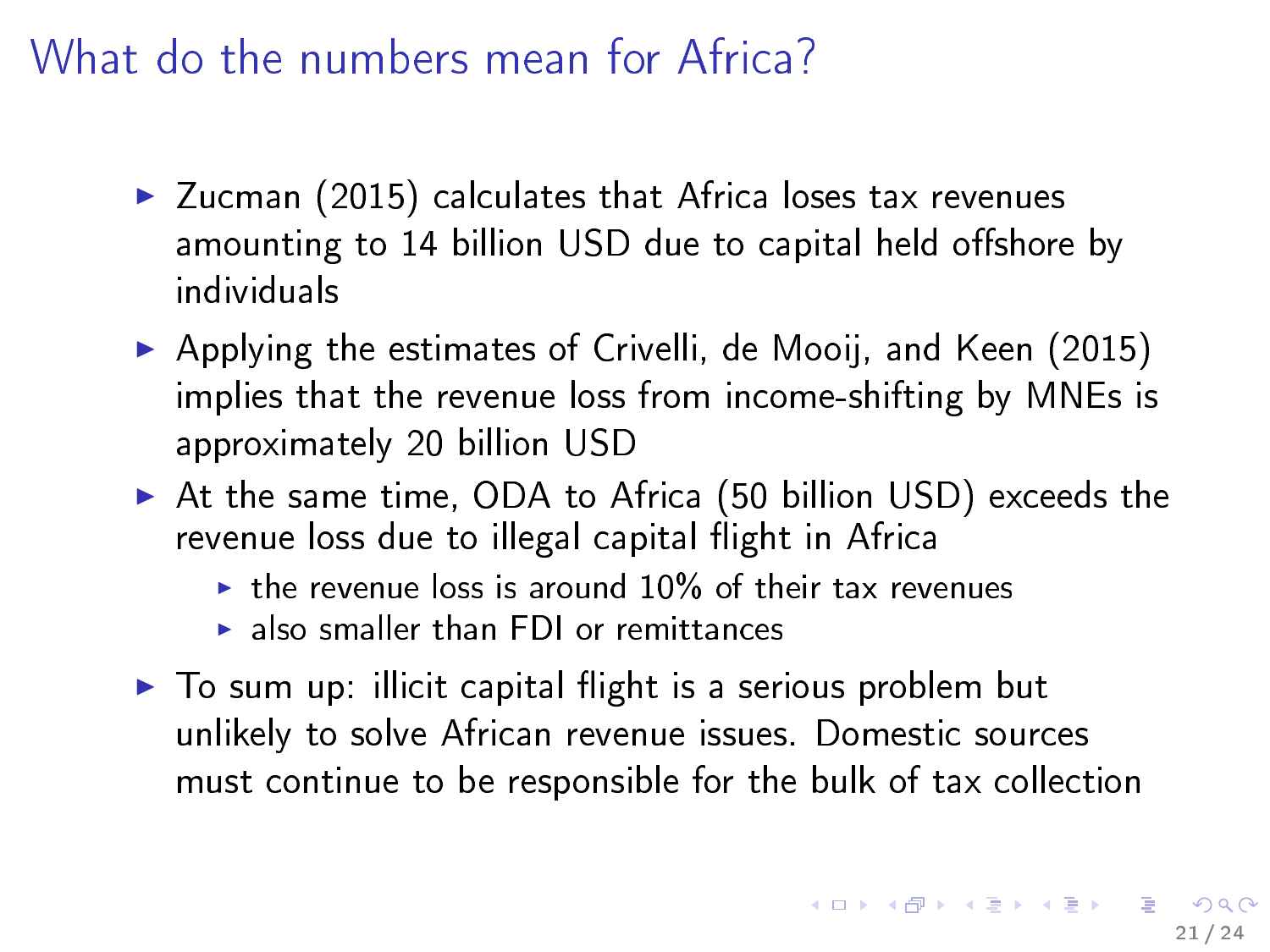# Conclusion

- It is true that developing countries are more vulnerable to capital flight (also because of the greater relative importance of the CIT)
- $\triangleright$  Research on illicit financial flows benefits from shifting attention to more credible micro-data based estimates
	- $\blacktriangleright$  also studies evaluating the effectiveness of policies designed to combat these flows
	- $\triangleright$  using peer review to screen the results before publishing
- Investing in technical assistance to help tax agencies to raise revenues from both domestic actors and multinationals holds considerable promise
	- $\triangleright$  Supporting international tax units in the revenue authorities in developing countries to benefit more from international tax information exchange would be one example of such initiatives.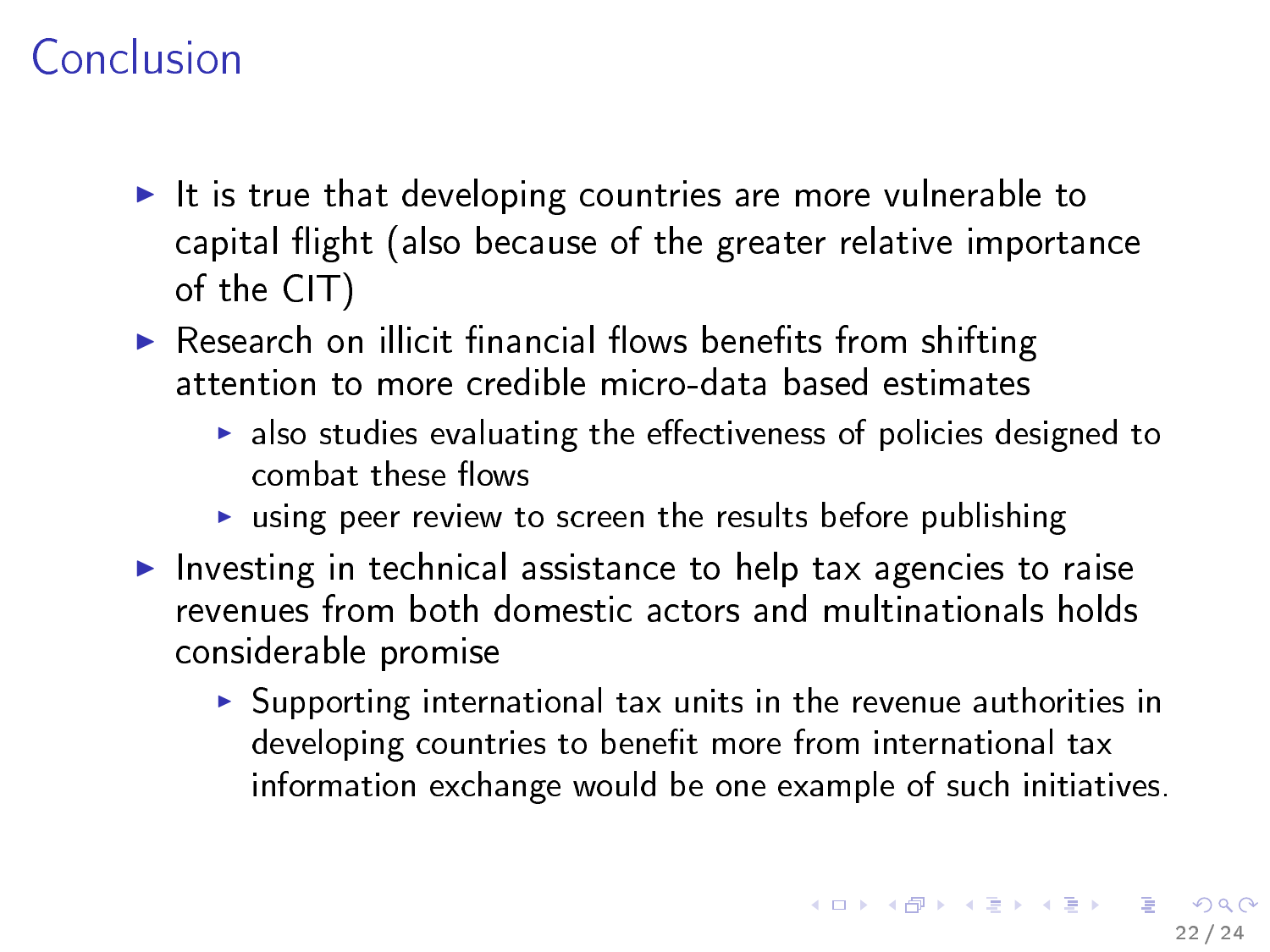## References I

- Cristea, A., and D. Nguyen (2016): Transfer Pricing by Multinational Firms: New Evidence from Foreign Firm Ownerships," American Economic Journal: Economic Policy, forthcoming.
- Crivelli, E., R. de Mooij, and M. Keen (2015): "Base Erosion, Profit Shifting and Developing Countries," Working Paper 15/118, International Monetary Fund.
- Galizia, M., and P. Galizia (2016): "Offshore Financial Activity and Tax Policy: Evidence from a Leaked Dataset," Journal of Public Policy, forthcoming.
- Global Financial Integrity (2015): "Illicit Financial Flows from Developing Countries: 2004-2013,"
- Henry, J. (2012): The Price of Offshore Revisited. Chesham, Bucks: Tax Justice Network.
- Johannesen, N., and D. Larsen (2016): "The Power of Financial Transparency: An Event Study of Country-by-Country Reporting Standards," Economics Letters, forthcoming.